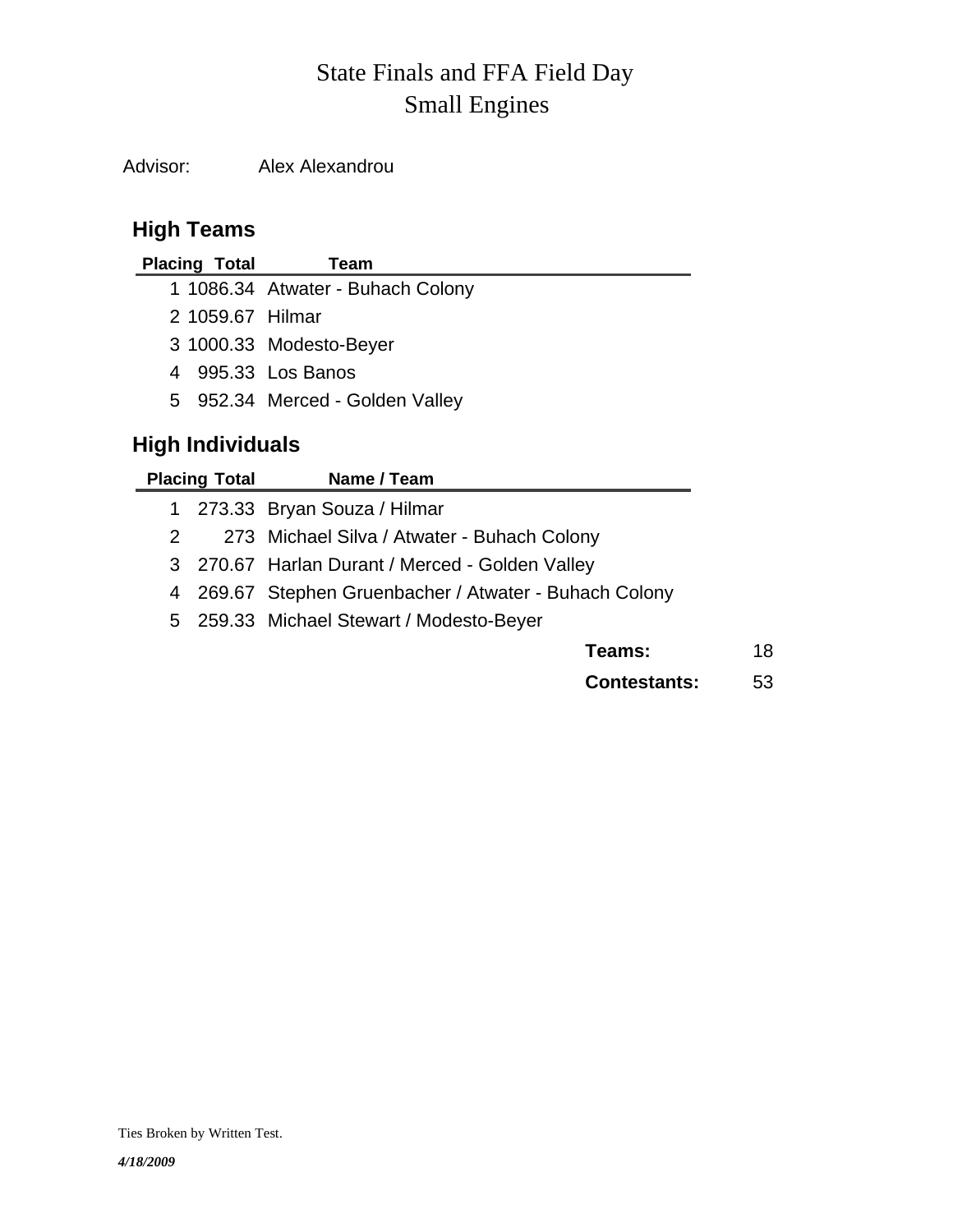| State Finals and FFA Field Day |                     |             |                 |                     |                     |                | <b>Small Engines</b> |                |
|--------------------------------|---------------------|-------------|-----------------|---------------------|---------------------|----------------|----------------------|----------------|
|                                |                     |             |                 | <b>Team Results</b> |                     |                |                      |                |
|                                |                     |             | Problem Solving | Identification      | Theory Test         | Tie            | Total Place          |                |
| Arbuckle - Pierce              |                     |             | 168.34          | 176                 | 217                 | $\mathbf 0$    | 808.34 10            |                |
|                                | <b>Team Trouble</b> | 247         |                 |                     | <b>Team Trouble</b> | 247            |                      |                |
| Atwater - Buhach C             |                     |             | 258.34          | 262                 | 269                 |                | 0 1086.34            | $\overline{1}$ |
|                                | <b>Team Trouble</b> | 297         |                 |                     | <b>Team Trouble</b> | 297            |                      |                |
| <b>Bakersfield</b>             |                     |             | $\pmb{0}$       | 133                 | 144                 | $\mathbf 0$    | 277                  | 16             |
|                                | <b>Team Trouble</b> | $\mathbf 0$ |                 |                     | <b>Team Trouble</b> | 0              |                      |                |
| Ceres - Central Vall           |                     |             | $\mathbf 0$     | 94                  | 124                 | 0              | 218 18               |                |
|                                | <b>Team Trouble</b> | $\pmb{0}$   |                 |                     | <b>Team Trouble</b> | 0              |                      |                |
| Chowchilla                     |                     |             | 0               | 157                 | 185                 | $\mathbf 0$    | 342 13               |                |
|                                | <b>Team Trouble</b> | $\pmb{0}$   |                 |                     | <b>Team Trouble</b> | $\mathbf 0$    |                      |                |
| Escalon                        |                     |             | 0               | 155                 | 172                 | $\mathbf 0$    | 327 15               |                |
|                                | <b>Team Trouble</b> | $\pmb{0}$   |                 |                     | <b>Team Trouble</b> | $\mathbf 0$    |                      |                |
| Exeter                         |                     |             | $\mathbf 0$     | 153                 | 182                 | $\mathbf 0$    | 335 14               |                |
|                                | <b>Team Trouble</b> | $\mathbf 0$ |                 |                     | <b>Team Trouble</b> | 0              |                      |                |
| Hilmar                         |                     |             | 246.67          | 278                 | 262                 | $\mathbf 0$    | 1059.67 2            |                |
|                                | <b>Team Trouble</b> | 273         |                 |                     | <b>Team Trouble</b> | 273            |                      |                |
| Los Banos                      |                     |             | 218.33          | 240                 | 241                 | $\overline{0}$ | 995.33 4             |                |
|                                | <b>Team Trouble</b> | 296         |                 |                     | <b>Team Trouble</b> | 296            |                      |                |
| Madera - Madera So             |                     |             | 193.33          | 219                 | 236                 | $\mathbf 0$    | 946.33 7             |                |
|                                | <b>Team Trouble</b> | 298         |                 |                     | <b>Team Trouble</b> | 298            |                      |                |
| Manteca - East Unio            |                     |             | 181.67          | 218                 | 222                 | $\mathbf 0$    | 914.67 8             |                |
|                                | <b>Team Trouble</b> | 293         |                 |                     | <b>Team Trouble</b> | 293            |                      |                |
| Merced                         |                     |             | $\mathbf 0$     | 184                 | 180                 | $\overline{0}$ | 364 12               |                |
|                                | <b>Team Trouble</b> | $\pmb{0}$   |                 |                     | <b>Team Trouble</b> | $\mathbf 0$    |                      |                |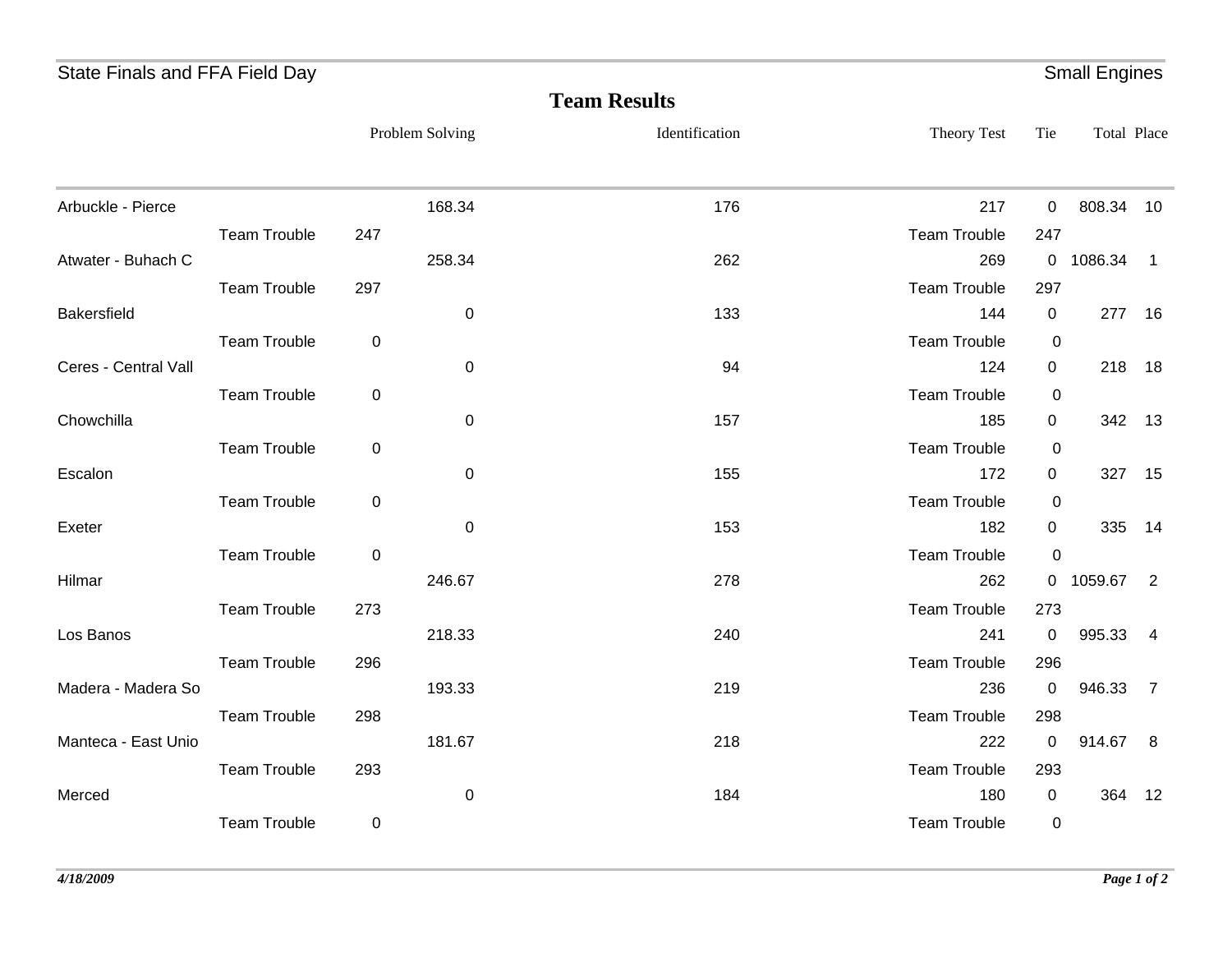| State Finals and FFA Field Day |                     |             |                 |                     |                |                     |                | <b>Small Engines</b> |              |
|--------------------------------|---------------------|-------------|-----------------|---------------------|----------------|---------------------|----------------|----------------------|--------------|
|                                |                     |             |                 | <b>Team Results</b> |                |                     |                |                      |              |
|                                |                     |             | Problem Solving |                     | Identification | Theory Test         | Tie            | Total Place          |              |
| Merced - Golden Val            |                     |             | 158.34          |                     | 246            | 250                 | $\mathbf 0$    | 952.34               | 5            |
|                                | <b>Team Trouble</b> | 298         |                 |                     |                | <b>Team Trouble</b> | 298            |                      |              |
| Modesto-Beyer                  |                     |             | 208.33          |                     | 267            | 270                 | 0              | 1000.33              | $\mathbf{3}$ |
|                                | <b>Team Trouble</b> | 255         |                 |                     |                | <b>Team Trouble</b> | 255            |                      |              |
| Patterson                      |                     |             | 169.99          |                     | 188            | 201                 | 0              | 854.99               | - 9          |
|                                | <b>Team Trouble</b> | 296         |                 |                     |                | <b>Team Trouble</b> | 296            |                      |              |
| Ripon                          |                     |             | 188.33          |                     | 240            | 233                 | $\mathbf 0$    | 952.33               | 6            |
|                                | <b>Team Trouble</b> | 291         |                 |                     |                | <b>Team Trouble</b> | 291            |                      |              |
| Tulare                         |                     |             | $\mathbf 0$     |                     | 190            | 180                 | $\mathbf 0$    | 370                  | 11           |
|                                | <b>Team Trouble</b> | $\mathbf 0$ |                 |                     |                | <b>Team Trouble</b> | $\overline{0}$ |                      |              |
| Warner Springs - W             |                     |             | $\mathbf 0$     |                     | 116            | 144                 | $\mathbf 0$    | 260                  | 17           |
|                                | <b>Team Trouble</b> | $\pmb{0}$   |                 |                     |                | <b>Team Trouble</b> | $\overline{0}$ |                      |              |

Ties Broken by Written Test.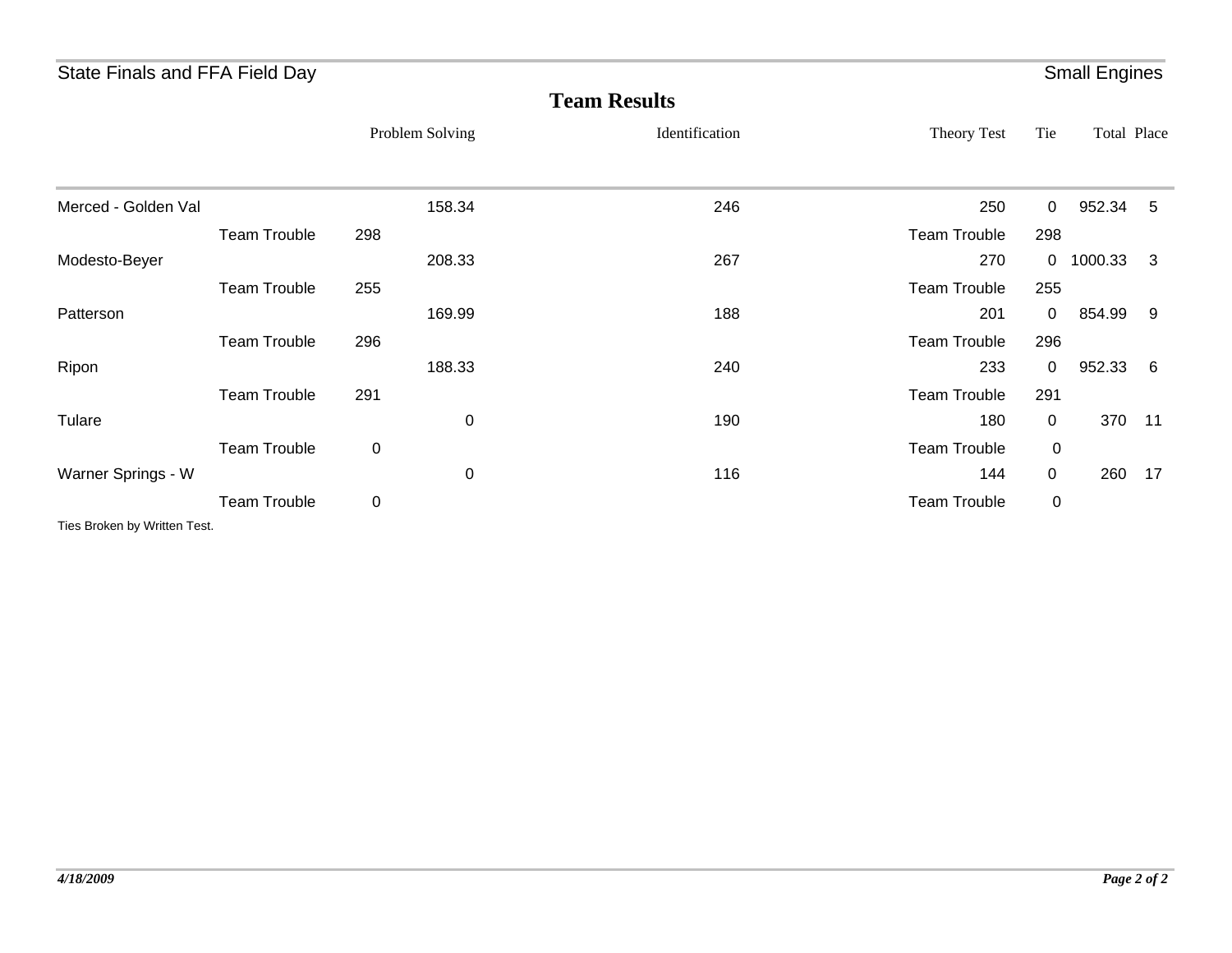| State Finals and FFA Field Day |                 |                           |             |                     |                          | <b>Small Engines</b> |                |
|--------------------------------|-----------------|---------------------------|-------------|---------------------|--------------------------|----------------------|----------------|
|                                |                 | <b>Individual Results</b> |             |                     |                          |                      |                |
|                                | Problem Solving | Identification            | Theory Test |                     | Tie                      | Total Place          |                |
| <b>Arbuckle - Pierce</b>       |                 |                           |             | <b>Team Trouble</b> | 247                      | 808.34               | <u>10</u>      |
| Cody McCullough                | 61.67           | 60                        | 71          |                     | 0                        | 192.67*              | 25             |
| Jose Villagomez                | 46.67           | 54                        | 68          |                     | $\pmb{0}$                | 168.67*              | 29             |
| Shawn Fang                     | 60              | 62                        | 78          |                     | 0                        | 200*                 | 23             |
| <b>Atwater - Buhach Colony</b> |                 |                           |             | <b>Team Trouble</b> | 297                      | 1086.34              | $\mathbf 1$    |
| <b>Michael Silva</b>           | 90              | 91                        | 92          |                     | 0                        | 273*                 | $\overline{2}$ |
| Stephen Gruenbach              | 91.67           | 90                        | 88          |                     | 0                        | 269.67*              | 4              |
| Taylor Scarbrough              | 76.67           | 81                        | 89          |                     | 0                        | 246.67*              | 8              |
| <b>Bakersfield</b>             |                 |                           |             | <b>Team Trouble</b> | $\underline{\mathbf{0}}$ | 277                  | <u>16</u>      |
| Jason Allen                    | 0               | 50                        | 52          |                     | 0                        | $102*$               | 45             |
| Juan Villarreal                | 0               | 30                        | 52          |                     | 0                        | 82*                  | 52             |
| Justin Etchart                 | 0               | 53                        | 40          |                     | $\mathbf 0$              | $93*$                | 50             |
| <b>Ceres - Central Valley</b>  |                 |                           |             | <b>Team Trouble</b> | $\underline{\mathbf{0}}$ | 218                  | <u>18</u>      |
| Cassandra Shoemat              | 0               | 47                        | 62          |                     | 0                        | 109*                 | 42             |
| <b>Tyler Edward Suarez</b>     | 0               | 47                        | 62          |                     | $\mathbf 0$              | $109*$               | 43             |
| <b>Chowchilla</b>              |                 |                           |             | <b>Team Trouble</b> | $\overline{\mathbf{0}}$  | <u>342</u>           | <u>13</u>      |
| Maram Misleh                   | 0               | 47                        | 64          |                     | $\mathbf 0$              | $111*$               | 40             |
| Matthew Umphenour              | 0               | 53                        | 57          |                     | 0                        |                      | $110* 41$      |
| Michael Richmond               | 0               | 57                        | 64          |                     | $\mathbf 0$              |                      | 121 * 35       |
| <b>Escalon</b>                 |                 |                           |             | <b>Team Trouble</b> | $\underline{\mathbf{0}}$ | <u>327</u>           | <u>15</u>      |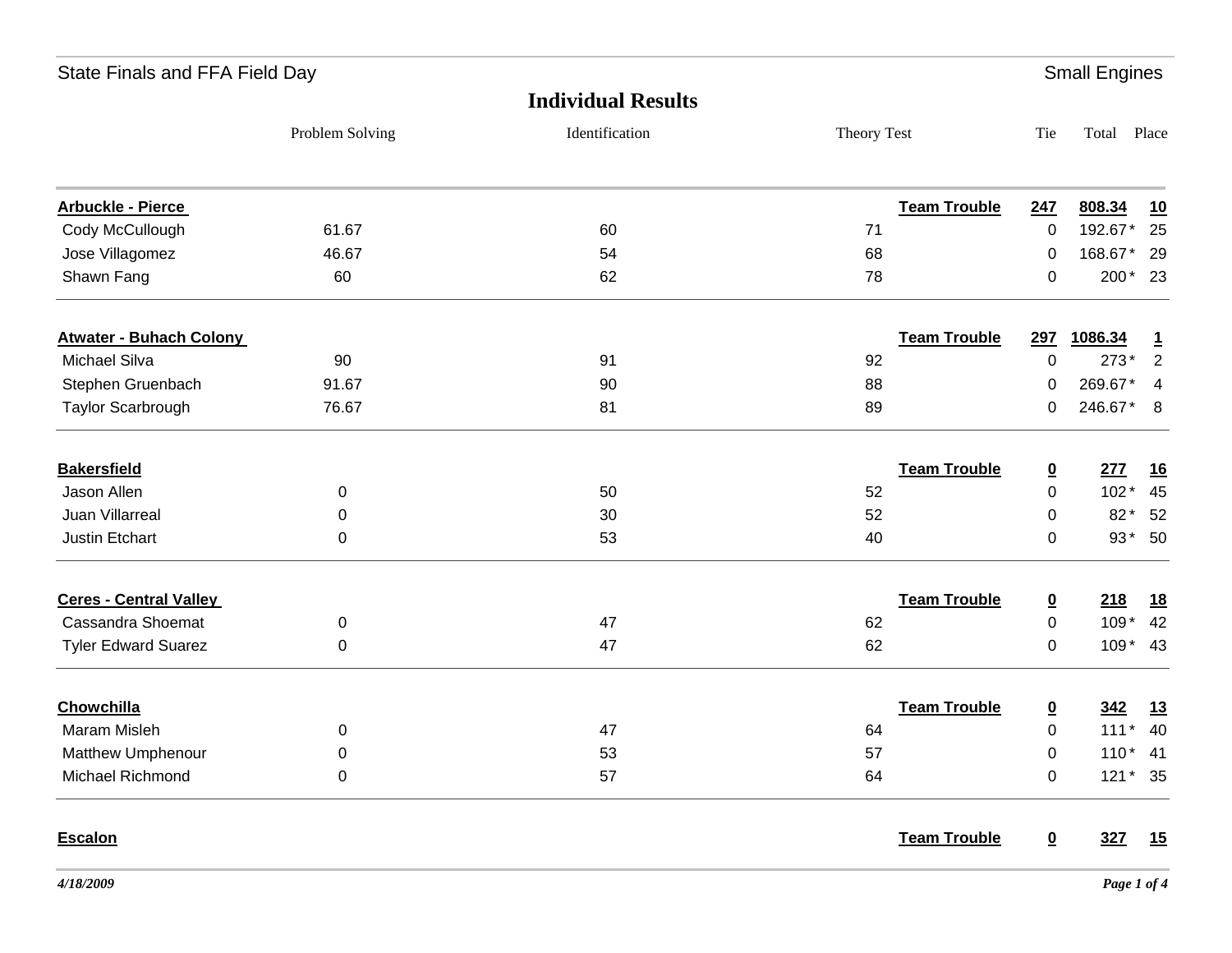| State Finals and FFA Field Day |                 |                           |             |                                                | <b>Small Engines</b> |                |
|--------------------------------|-----------------|---------------------------|-------------|------------------------------------------------|----------------------|----------------|
|                                |                 | <b>Individual Results</b> |             |                                                |                      |                |
|                                | Problem Solving | Identification            | Theory Test | Tie                                            | Total Place          |                |
| Alejandro Ortega               | $\mathbf 0$     | 50                        | 66          | $\mathbf 0$                                    | $116*$               | 39             |
| Francisco Grajeda              | 0               | 52                        | 35          | 0                                              | $87*$                | 51             |
| <b>Travis O'Neill</b>          | $\pmb{0}$       | 53                        | 71          | $\mathbf 0$                                    |                      | $124*33$       |
| <b>Exeter</b>                  |                 |                           |             | <b>Team Trouble</b><br>$\overline{\mathbf{0}}$ | 335                  | <u>14</u>      |
| <b>Conrad Hastings</b>         | 0               | 56                        | 64          | $\pmb{0}$                                      | $120*$               | 36             |
| Kendrick Ragsdale              | 0               | 55                        | 61          | 0                                              | $116*$               | 38             |
| <b>Toni Dow</b>                | 0               | 42                        | 57          | 0                                              |                      | 99* 48         |
| <b>Hilmar</b>                  |                 |                           |             | <b>Team Trouble</b><br>273                     | 1059.67              | $\overline{2}$ |
| <b>Bryan Souza</b>             | 93.33           | 92                        | 88          | $\pmb{0}$                                      | 273.33*              | $\overline{1}$ |
| Michael Oliveira               | 76.67           | 95                        | 84          | $\mathbf 0$                                    | 255.67*              | $\overline{7}$ |
| Nick Fezette                   | 76.67           | 91                        | 90          | 0                                              | 257.67* 6            |                |
| <b>Los Banos</b>               |                 |                           |             | <b>Team Trouble</b><br><u>296</u>              | 995.33               | $\overline{4}$ |
| <b>Erich Fouse</b>             | 70              | 83                        | 75          | $\pmb{0}$                                      | 228 *                | 15             |
| Kevin Hixson                   | 83.33           | 80                        | 83          | $\pmb{0}$                                      | 246.33*              | - 9            |
| Rhonda Janis                   | 65              | 77                        | 83          | $\mathbf 0$                                    |                      | 225* 16        |
| Madera - Madera South          |                 |                           |             | <b>Team Trouble</b><br><u>298</u>              | 946.33               | $\mathbf{Z}$   |
| <b>Adrian Lopez</b>            | 55              | 65                        | 77          | $\mathbf 0$                                    | 197*                 | 24             |
| Jose E Castaneda               | 60              | 77                        | 81          | 0                                              |                      | $218*19$       |
| Ruben M Camba                  | 78.33           | 77                        | 78          | $\mathbf 0$                                    | 233.33* 14           |                |
| <b>Manteca - East Union</b>    |                 |                           |             | <b>Team Trouble</b><br><u>293</u>              | 914.67               | $\frac{8}{2}$  |
| Daniel Kieth                   | 66.67           | 69                        | 71          | 0                                              | 206.67* 22           |                |
| 4/18/2009                      |                 |                           |             |                                                |                      | Page 2 of 4    |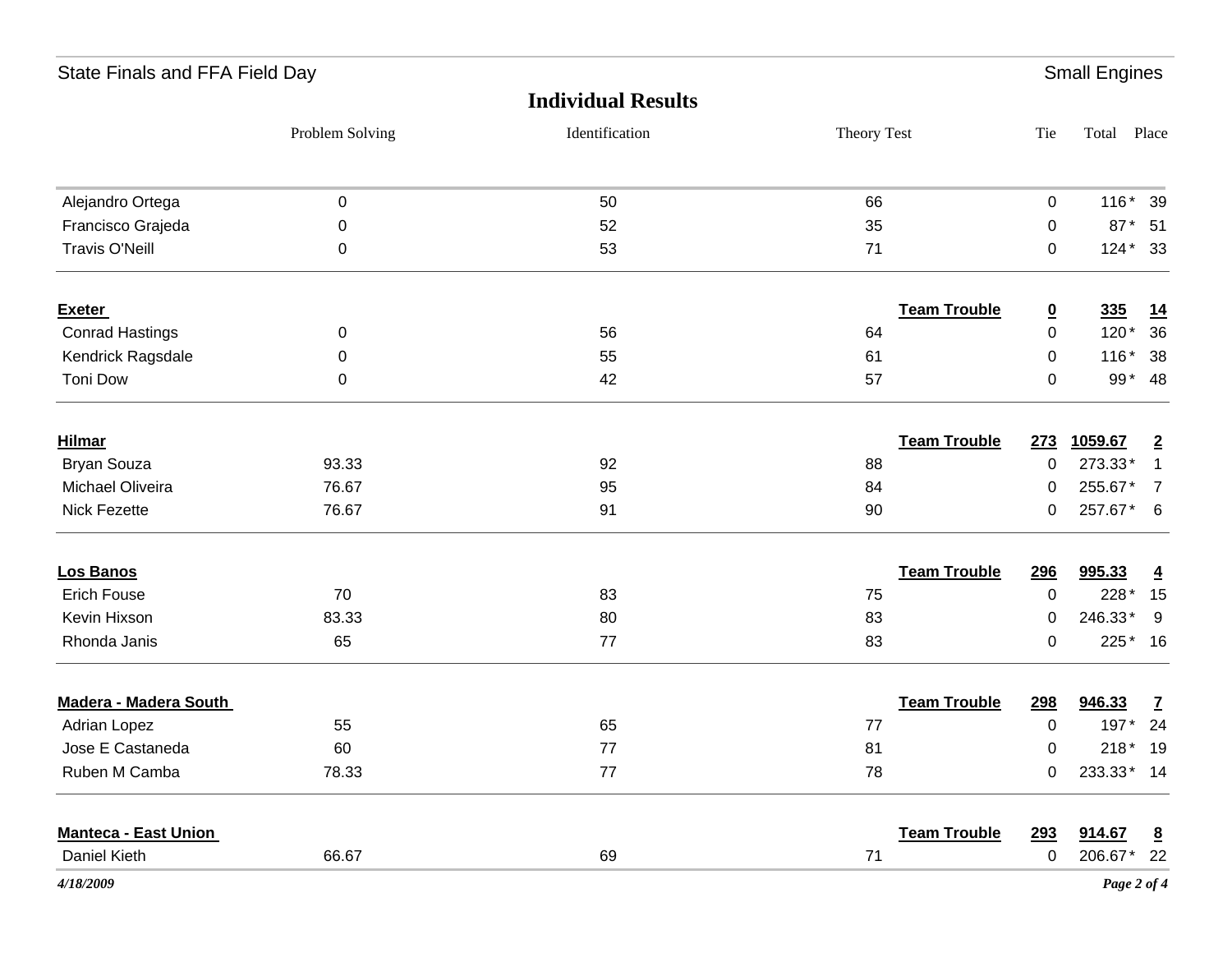| State Finals and FFA Field Day |                 |                           | <b>Small Engines</b> |                     |                         |             |                         |
|--------------------------------|-----------------|---------------------------|----------------------|---------------------|-------------------------|-------------|-------------------------|
|                                |                 | <b>Individual Results</b> |                      |                     |                         |             |                         |
|                                | Problem Solving | Identification            | Theory Test          |                     | Tie                     | Total Place |                         |
| <b>Dylan Meneses</b>           | 71.67           | 87                        | 81                   |                     | 0                       | 239.67*     | 12                      |
| Jeremy Flores                  | 43.33           | 62                        | 70                   |                     | 0                       | 175.33* 27  |                         |
| <b>Merced - Golden Valley</b>  |                 |                           |                      | <b>Team Trouble</b> | 298                     | 952.34      | $\overline{5}$          |
| Cesar Hidalgo                  | 0               | 86                        | 84                   |                     | 0                       | 170*        | 28                      |
| Harlan Durant                  | 86.67           | 94                        | 90                   |                     | 0                       | 270.67*     | $\overline{3}$          |
| Joey Bonilla                   | 71.67           | 66                        | 76                   |                     | 0                       | 213.67*     | 21                      |
| <b>Merced</b>                  |                 |                           |                      | <b>Team Trouble</b> | $\overline{\mathbf{0}}$ | <u>364</u>  | <u>12</u>               |
| <b>Dillan Smith</b>            | 0               | 64                        | 59                   |                     | 0                       | $123*$      | 34                      |
| Dillen Ford                    | 0               | 45                        | 54                   |                     | 0                       | $99*$       | 47                      |
| <b>Spencer Busby</b>           | 0               | 75                        | 67                   |                     | 0                       | $142*$      | 31                      |
| <b>Modesto-Beyer</b>           |                 |                           |                      | <b>Team Trouble</b> | 255                     | 1000.33     | $\overline{3}$          |
| Jon Breazeale                  | 63.33           | 89                        | 92                   |                     | 0                       | 244.33*     | 10                      |
| Marcelino Delatorre            | 66.67           | 88                        | 87                   |                     | 0                       | 241.67*     | 11                      |
| <b>Michael Stewart</b>         | 78.33           | 90                        | 91                   |                     | 0                       | 259.33* 5   |                         |
| <b>Patterson</b>               |                 |                           |                      | <b>Team Trouble</b> | 296                     | 854.99      | $\overline{\mathbf{a}}$ |
| Jeffery Wilson                 | 48.33           | 36                        | 53                   |                     | 0                       | 137.33*     | 32                      |
| Joseph Melo                    | 73.33           | 82                        | 79                   |                     | 0                       | 234.33*     | 13                      |
| Makayla Triano                 | 48.33           | 70                        | 69                   |                     | $\mathbf{0}$            | 187.33* 26  |                         |
| <b>Ripon</b>                   |                 |                           |                      | <b>Team Trouble</b> | 291                     | 952.33      | $\underline{6}$         |
| <b>Brandon Miller</b>          | 55              | 78                        | 89                   |                     | 0                       | $222*$      | 18                      |
| Collin Tyhurst                 | 63.33           | 80                        | 74                   |                     | 0                       | 217.33* 20  |                         |
| 4/18/2009                      |                 |                           |                      |                     |                         |             | Page 3 of 4             |